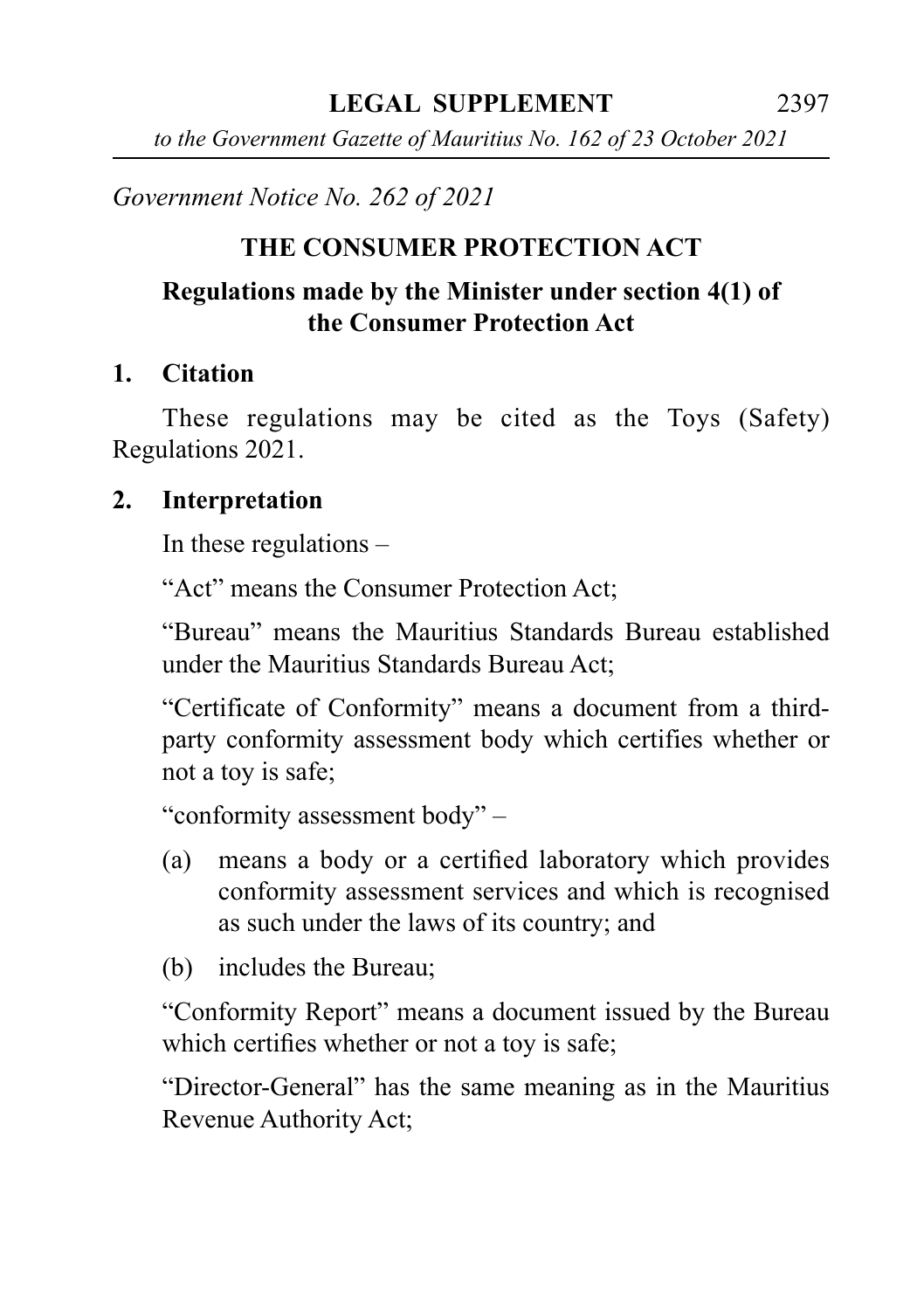"effective date", in relation to an application, means the date by which all required documents, information and samples are submitted;

"enforcement authority" means the Ministry;

"import" has the same meaning as in the Customs Act;

"manufacturer" –

- (a) means any person who
	- (i) produces, makes, assembles or processes toys; or
	- (ii) attaches his brand name to toys that are manufactured, assembled or processed by another person; and
- (b) includes, in the case of imported toys, the manufacturer's representative or, in his absence, the importer;

"Mauritian standard" means the standard as defined in section 2 of the Mauritius Standards Bureau Act;

"risk assessment exercise" means the process of evaluating the potential risks or danger that may exist in a toy;

 $``\text{safe}"$ 

- (a) means the toy is free of danger or injury and the user is not exposed to danger in any form through the use of the toy; but
- (b) does not include any misuse of a toy;

"Safety Guidelines" means guidelines issued by the Bureau –

- (a) setting out the requirements for, the applicable law relating to, and the procedures for, an application for a Conformity Report;
- (b) listing all fees leviable in respect of a Conformity Report; and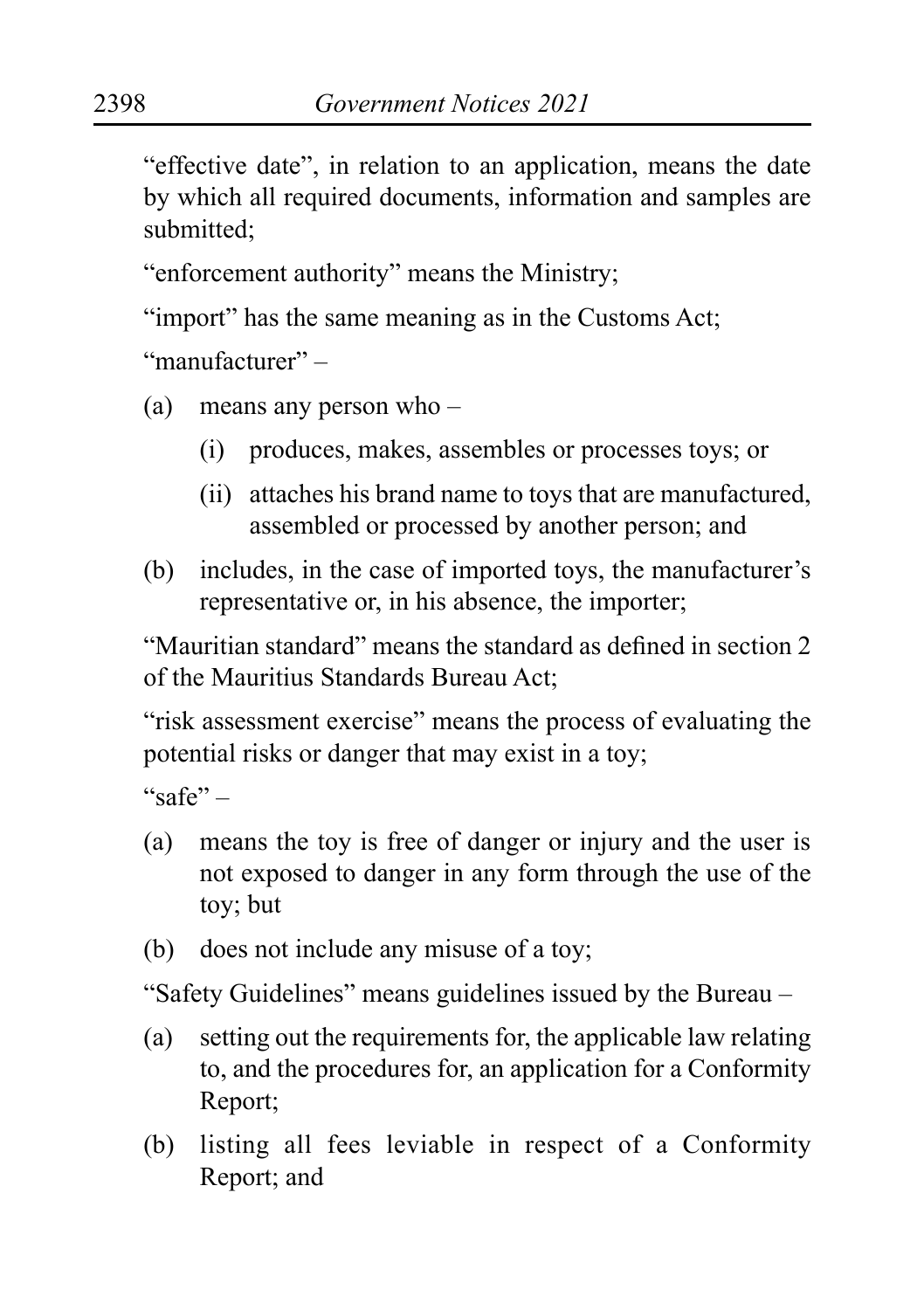(c) procedures for sampling exercise;

"Suppliers Declaration of Conformity" means a first party attestation of compliance of a toy with the requirements of the relevant safety standards, issued by the manufacturer, approved by a recognised notifying body or the scheme owner;

"supplier" includes a manufacturer or wholesaler, as the case may be, of toys;

"Test Report" means a report which contains the results of tests carried out on a toy in accordance with test methods specified in the Mauritian standard or any other regional or international toys safety-related standards;

"third party" means a person or body that is independent of the person or organisation that provides the toy and of any interest in the toy;

"toy" means –

- (a) a plaything or an item regarded as providing amusement clearly intended for use in play by children under 14 years of age; but
- (b) does not include products listed in the First Schedule;

"TradeNet" has the same meaning as in the Customs Act.

# **3. Manufacture, supply and import of safe toys**

(1) For the purpose of section 3 of the Act, every toy manufactured, supplied, or imported, in Mauritius shall be safe and shall not suffer from any fault.

(2) No person shall import a toy or put for sale a manufactured toy unless he has a Certificate of Conformity, Suppliers Declaration of Conformity or Test Report, as the case may be.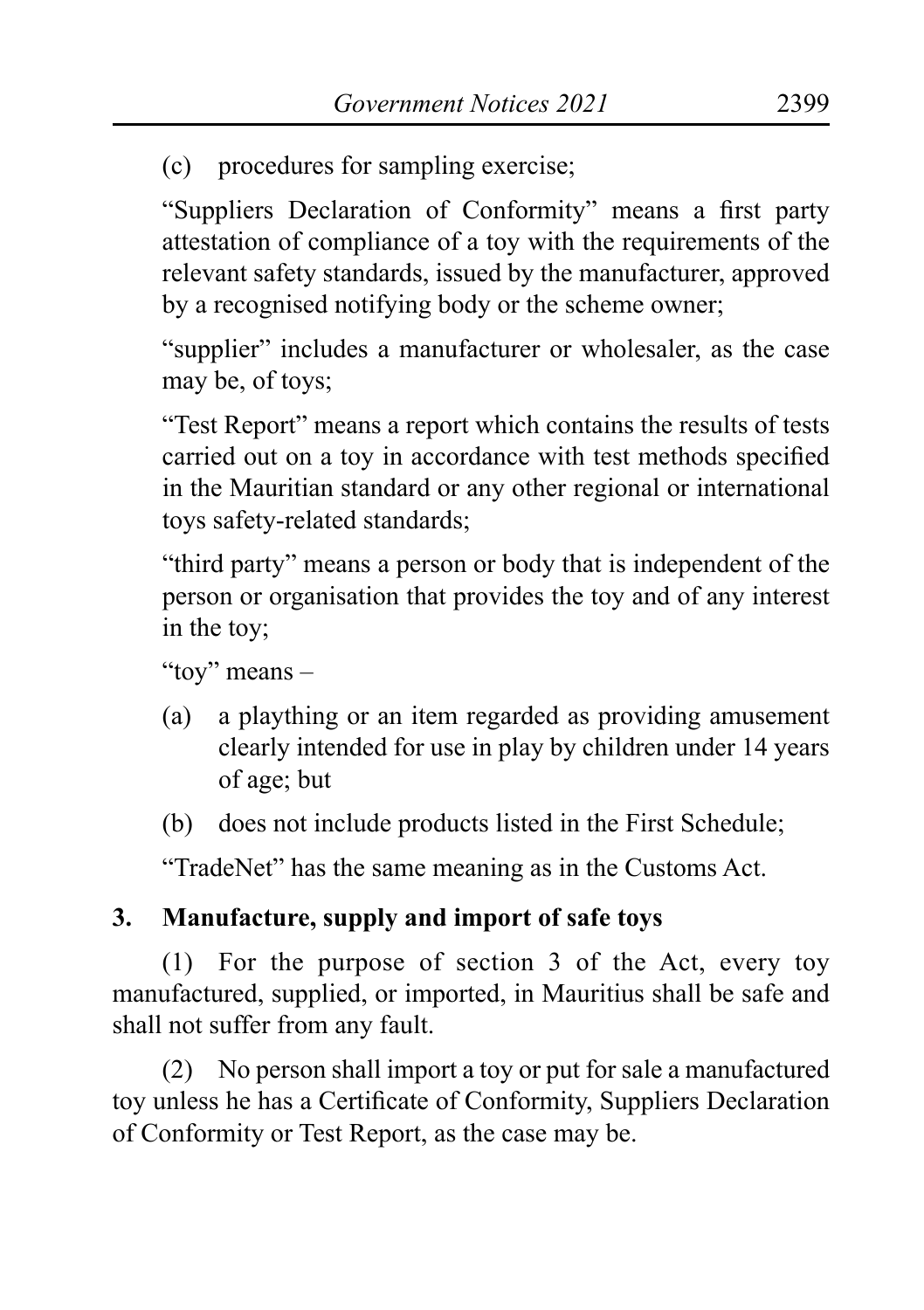(3) Every importer of toys shall, through the TradeNet or in such other manner as the Bureau may determine, submit to the Bureau a Test Report or a Certificate of Conformity issued by a third party or a Suppliers Declaration of Conformity as per the Safety Guidelines of the Bureau.

(4) Notwithstanding these regulations but subject to paragraph (5), where no Certificate of Conformity, Suppliers Declaration of Conformity or Test Report is submitted by the importer or where the Bureau is, after verification, not satisfied with the Certificate of Conformity, Suppliers Declaration of Conformity or Test Report submitted, the Bureau shall request the importer to apply for a Conformity Report.

(5) (a) Paragraph  $(4)$  shall not apply to an individual who imports a toy for his personal use or toys intended for collectors.

(b) Where an individual imports a toy for his personal use or toys intended for collectors, he shall give an undertaking, in the form set out in the Second Schedule, that he will take full responsibility for the toy and its use.

(c) The Director-General shall allow an individual to import up to 10 toys for personal use or toys intended for collectors.

#### **4. Safety Guidelines**

(1) The Bureau shall issue Safety Guidelines regarding the sampling, testing and safety of toys.

(2) Any Safety Guidelines shall be available for consultation at the Bureau and shall be posted on the website of the Bureau.

### **5. Certificate of Conformity, Suppliers Declaration of Conformity and Test Report**

(1) Every toy supplied in Mauritius which is accompanied by a Certificate of Conformity in line with the Mauritian standard or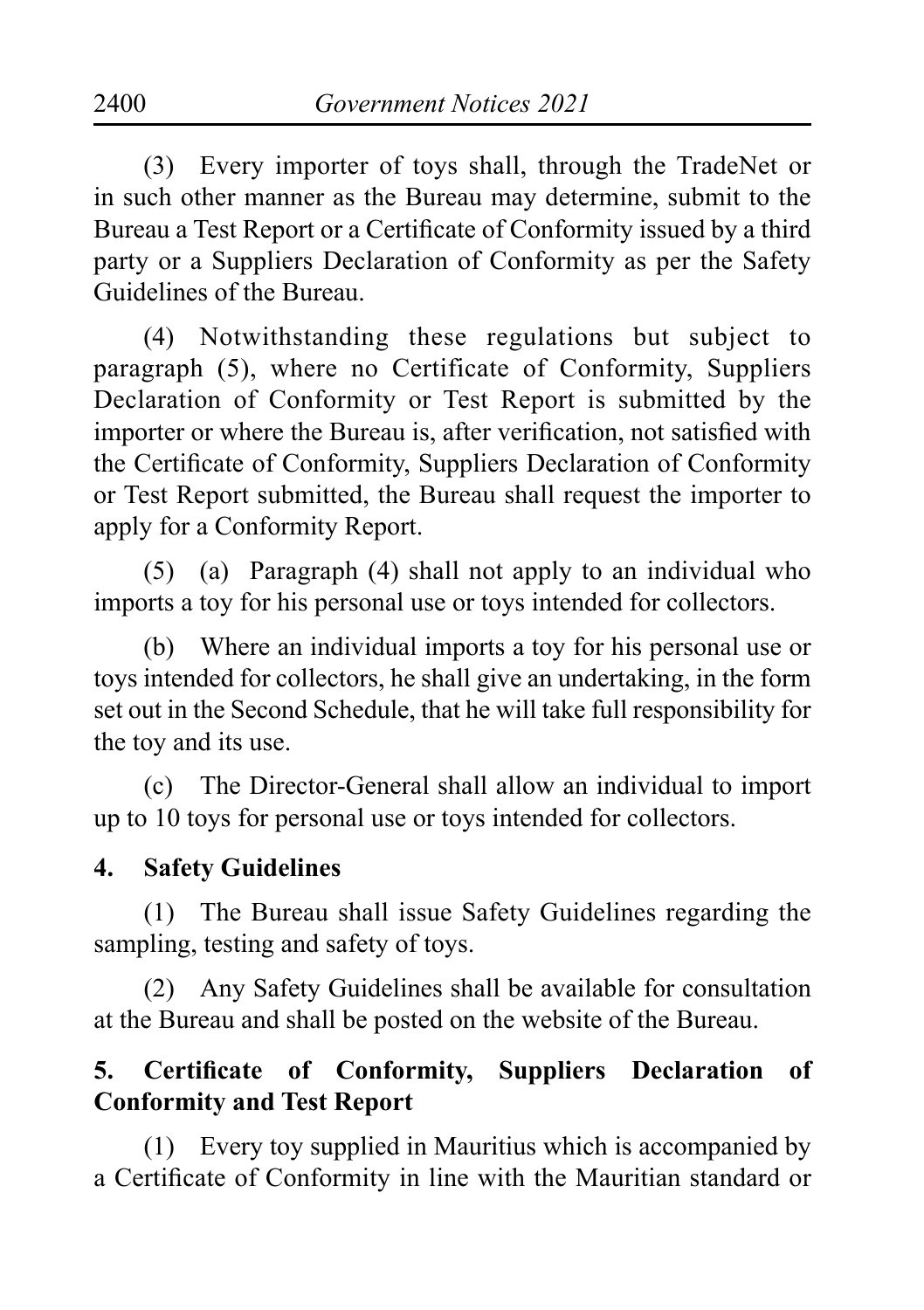any other Regional or International standard, a Suppliers Declaration of Conformity or a Test Report, acceptable by the Bureau, shall be deemed to be safe.

(2) A Certificate of Conformity, Suppliers Declaration of Conformity or Test Report for each importer shall be valid for toys of the same model and, where applicable, shall include the batch number.

(3) A Certificate of Conformity, Suppliers Declaration of Conformity or Test Report shall be in the English or French language.

(4) Every supplier shall provide a copy of the Certificate of Conformity, Suppliers Declaration of Conformity or Test Report, as the case may be, to a reseller.

(5) Every supplier shall keep the following records beginning the date on which the toys are placed on the market for a period of at least 5 years and shall make them available for inspection by the enforcement authority –

- (a) Certificate of Conformity, Suppliers Declaration of Conformity or Test Report, as the case may be, of the toys supplied; and
- (b) the name and address of the reseller of the toys.

### **6. Conformity Report**

- (1) An application for a conformity report shall
	- (a) be made through the TradeNet or in such other manner as the Bureau may approve;
	- (b) be accompanied by such other document as may be required in the Safety Guidelines;
	- (c) be accompanied by the appropriate fee specified in the Safety Guidelines; and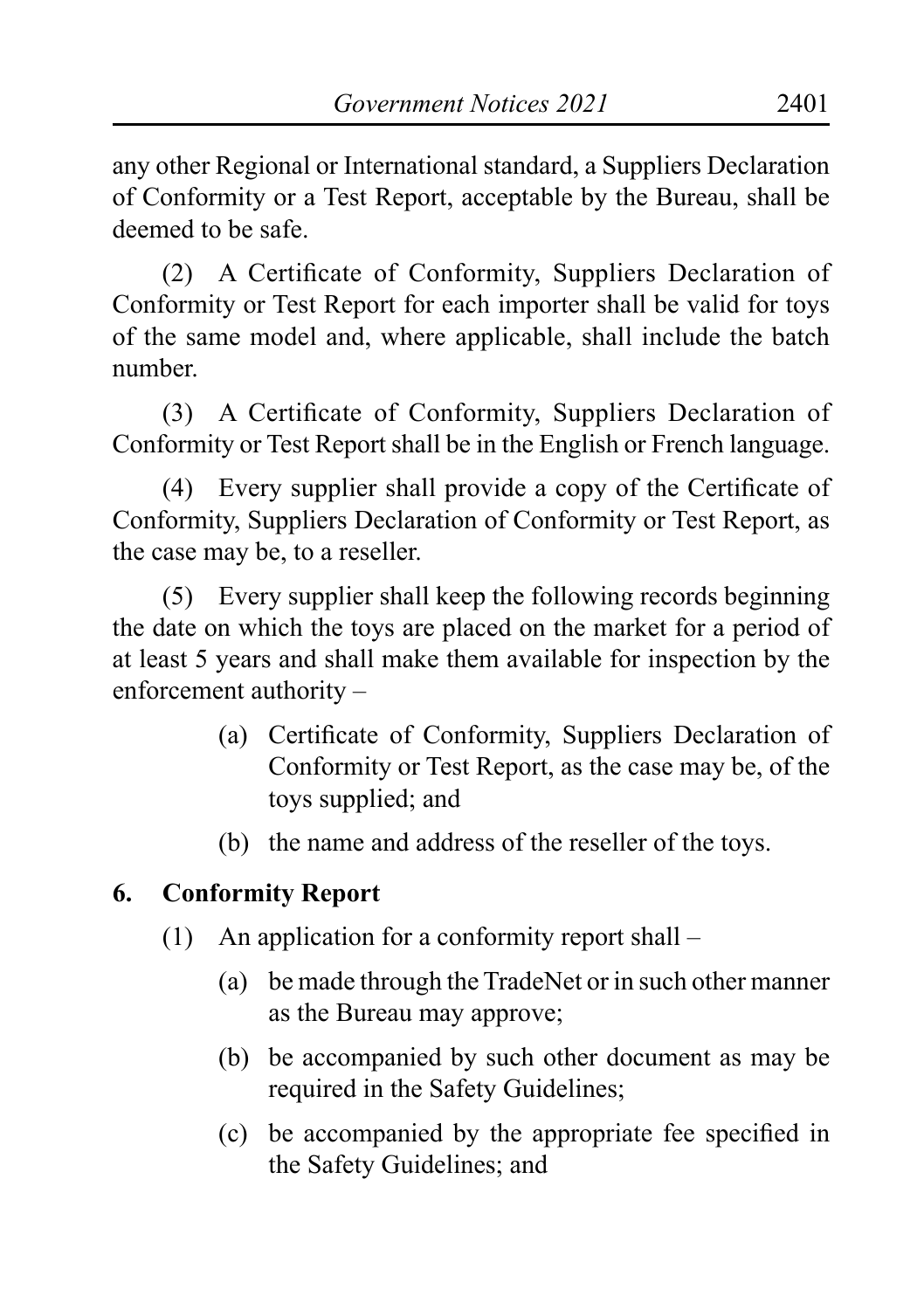(d) be subject to such other conditions as may be specified in the Safety Guidelines.

(2) On receipt of an application for a Conformity Report, the Bureau shall process the application and issue the Conformity Report within the timeframe specified in the Safety Guidelines after the effective date of receipt of the application.

### **7. Sampling on risk based analysis**

 $(1)$  Where verification, testing or analysis of the toys is required prior to the issuance of a Conformity Report, the enforcement authority shall, in accordance with the Safety Guidelines, carry out sampling based on a risk based analysis, detailing the quantity and types of sample taken.

(2) Where toys are under Customs control, the authorised officer shall take the toys or a sample of the toys, as the case may be, in accordance with section 25B(3) of the Customs Act.

(3) The sample referred to in paragraph (2) shall be handed over to the Bureau for testing and the cost of which shall be borne by the importer.

(4) The Conformity Report shall be issued within an agreed date on payment of such fees as the Bureau may determine for the purpose of verification, testing or analysis of toys.

#### **8. Clearance from Customs**

(1) For the purposes of these regulations, the Bureau shall, through the TradeNet or in such other manner as the Bureau may determine, notify the enforcement authority and the importer whether or not the toys are safe.

(2) Pursuant to paragraph  $(1)$ , the enforcement authority shall, through the TradeNet or in such other manner as it may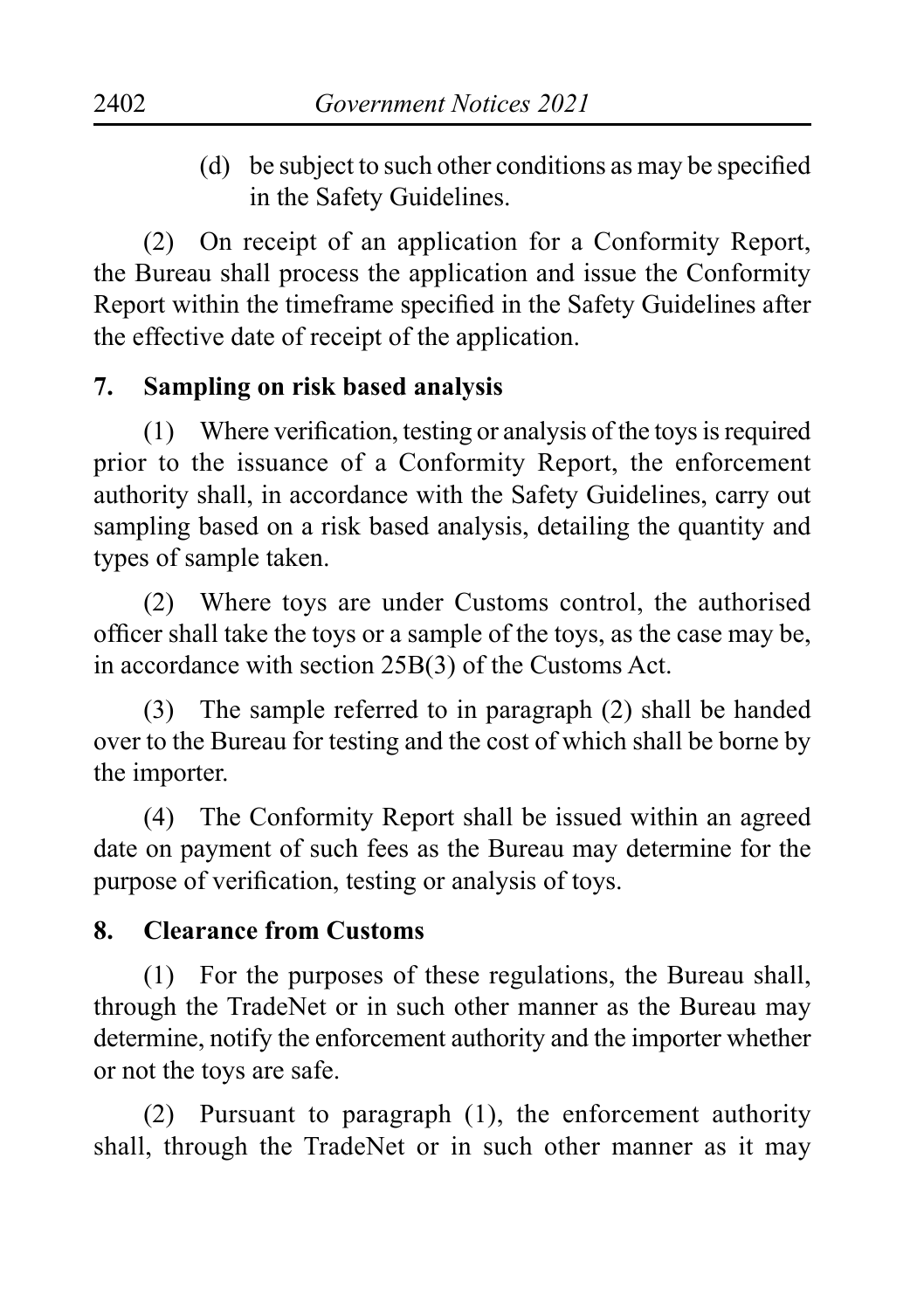determine, forthwith notify his decision to grant or refuse to grant the authorisation for the clearance of the toys to the Director-General and the importer.

(3) Where the enforcement authority does not authorise the clearance of toys at import, the authorised officer –

- (a) shall request the Director-General to seize the toys; and
- (b) may order the importer to reship or dispose of the toys, at his own expense.

### **9. Risk assessment exercise**

(1) The enforcement authority may carry a risk assessment exercise in any trade premises.

(2) In case a trader is unable to submit a copy of the Certificate of Conformity, Suppliers Declaration of Conformity or Test Report in respect of the toys for which a risk assessment exercise is being carried, a sampling of the toys may be carried out in accordance with the Safety Guidelines.

(3) The sample mentioned in paragraph (2) shall be handed over to the Bureau for testing and the cost of which shall be borne by the trader.

(4) The Bureau shall issue a Conformity Report to a trader in such manner as it may determine and the enforcement authority may authorise the trader to put the toys on sale.

# **10. Recall notice**

(1) The enforcement authority may, by written notice, issue a recall notice for toys which a trader supplies or offers to supply, where –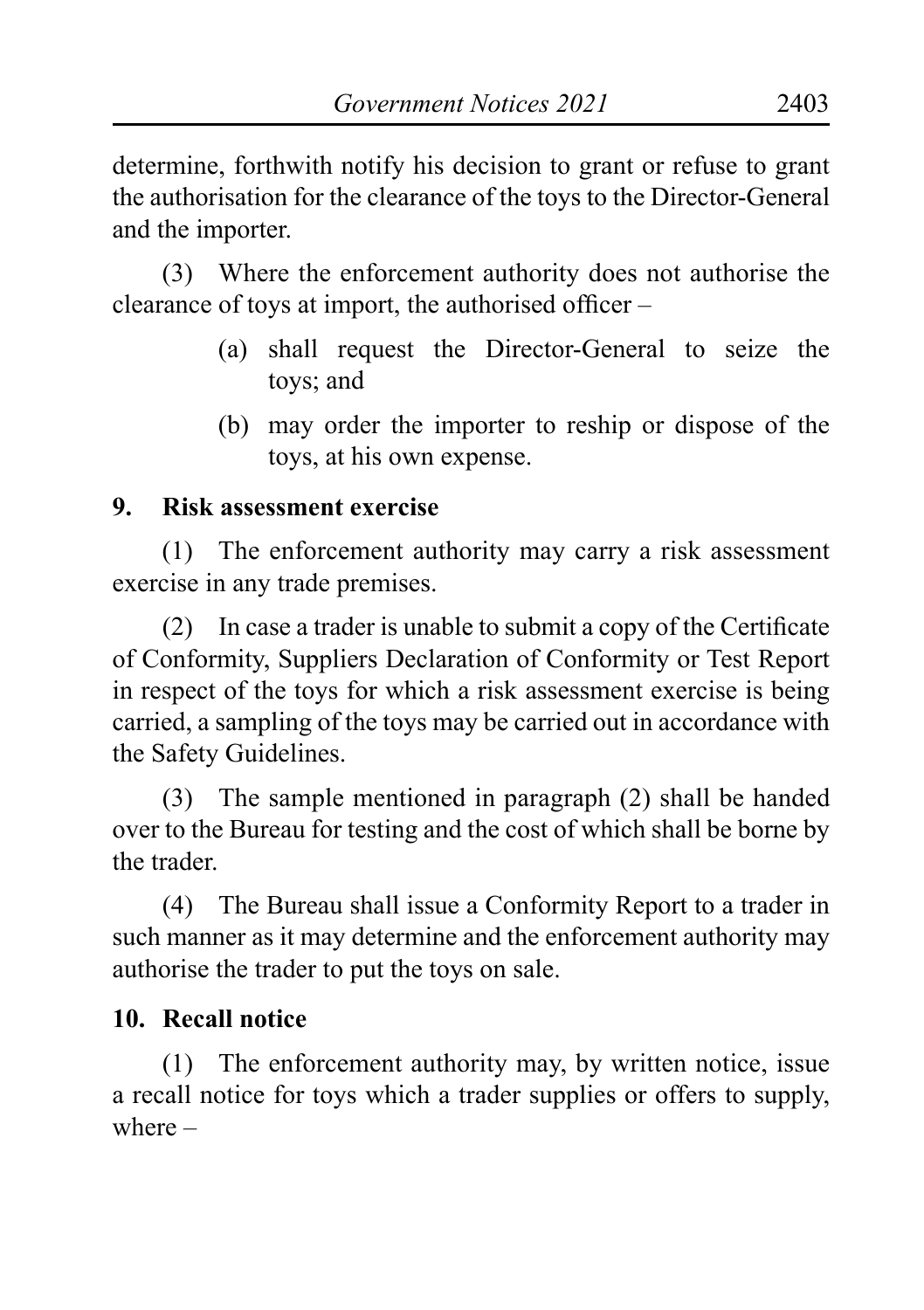- (a) he has reasonable grounds to believe that the toys may cause injury to any person or that a reasonably foreseeable use or misuse of the goods may cause injury to any person; or
- (b) the goods do not comply with safety standards.

(2) A recall notice shall be published in 2 daily newspapers having wide circulation.

- (3) A recall notice may require a trader to  $-$ 
	- (a) cease to supply certain toys;
	- (b) disclose to the public, or to a class of persons specified in the notice –
		- (i) the nature of a defect in, or a dangerous characteristic of, the toys identified in the notice; and
		- (ii) the circumstances identified in the notice in which a reasonably foreseeable use or misuse of the toys may be dangerous;
	- (c) inform the public or a class of persons specified in the notice, that the trader undertakes to –
		- (i) repair the toys;
		- (ii) replace the toys;
		- (iii) refund the full price of the toys to the consumer;
		- (iv) destroy the toys; or
		- (v) take such other action as the enforcement authority may approve.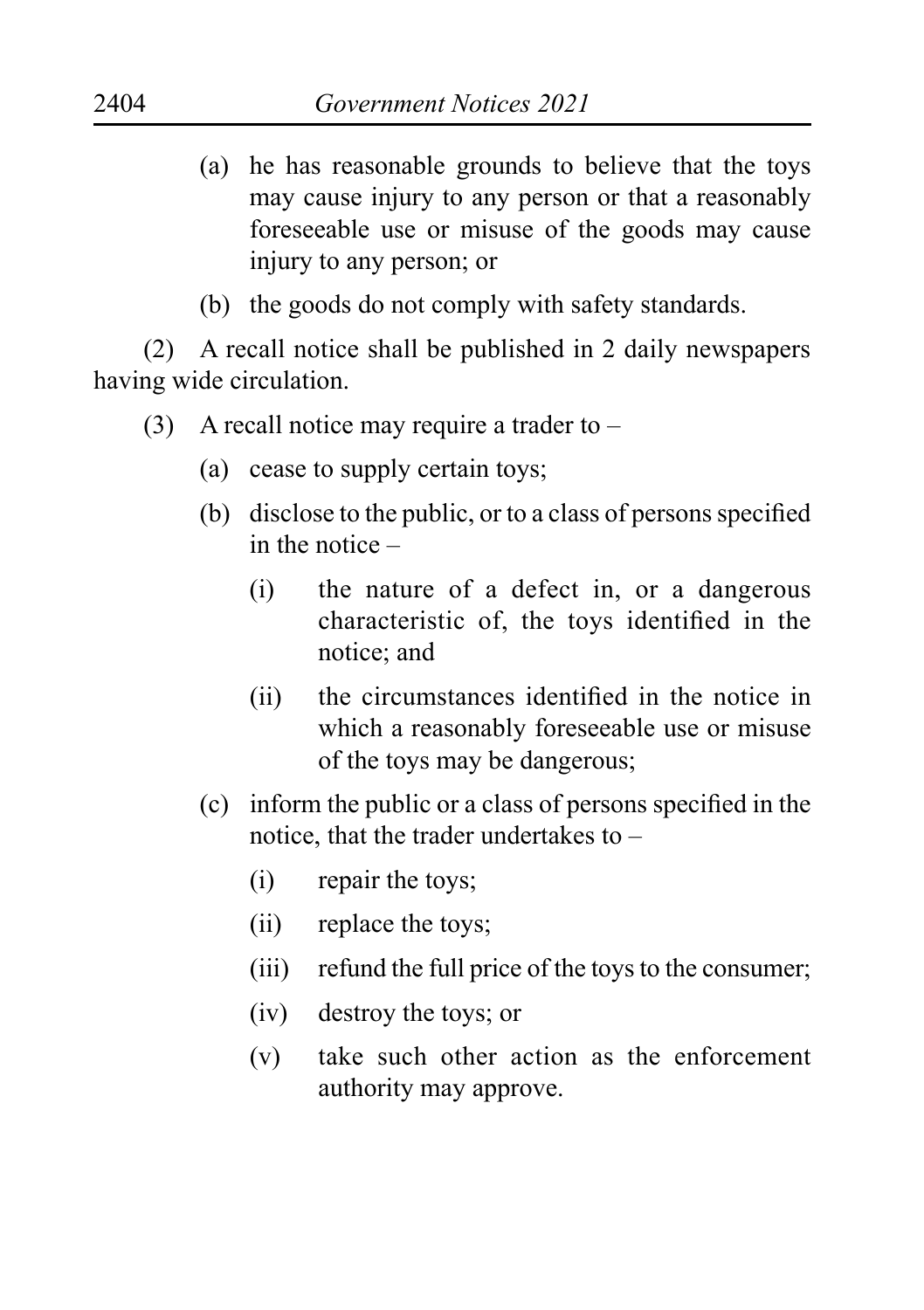#### **11. Warnings**

Every toy shall be accompanied by the appropriate warnings and indication of precautions to be taken during use, in the English or French language, as specified in the Third Schedule.

### **12. Revocation**

The Toys (Safety) Regulations 1994 are revoked.

### **13. Offences**

Any person who contravenes these regulations shall commit an offence and shall, on conviction, be liable to a fine not exceeding 10,000 rupees and to imprisonment for a term not exceeding 12 months.

### **14. Commencement**

These regulations shall come into operation on 19 October 2021.

Made by the Minister on 19 October 2021.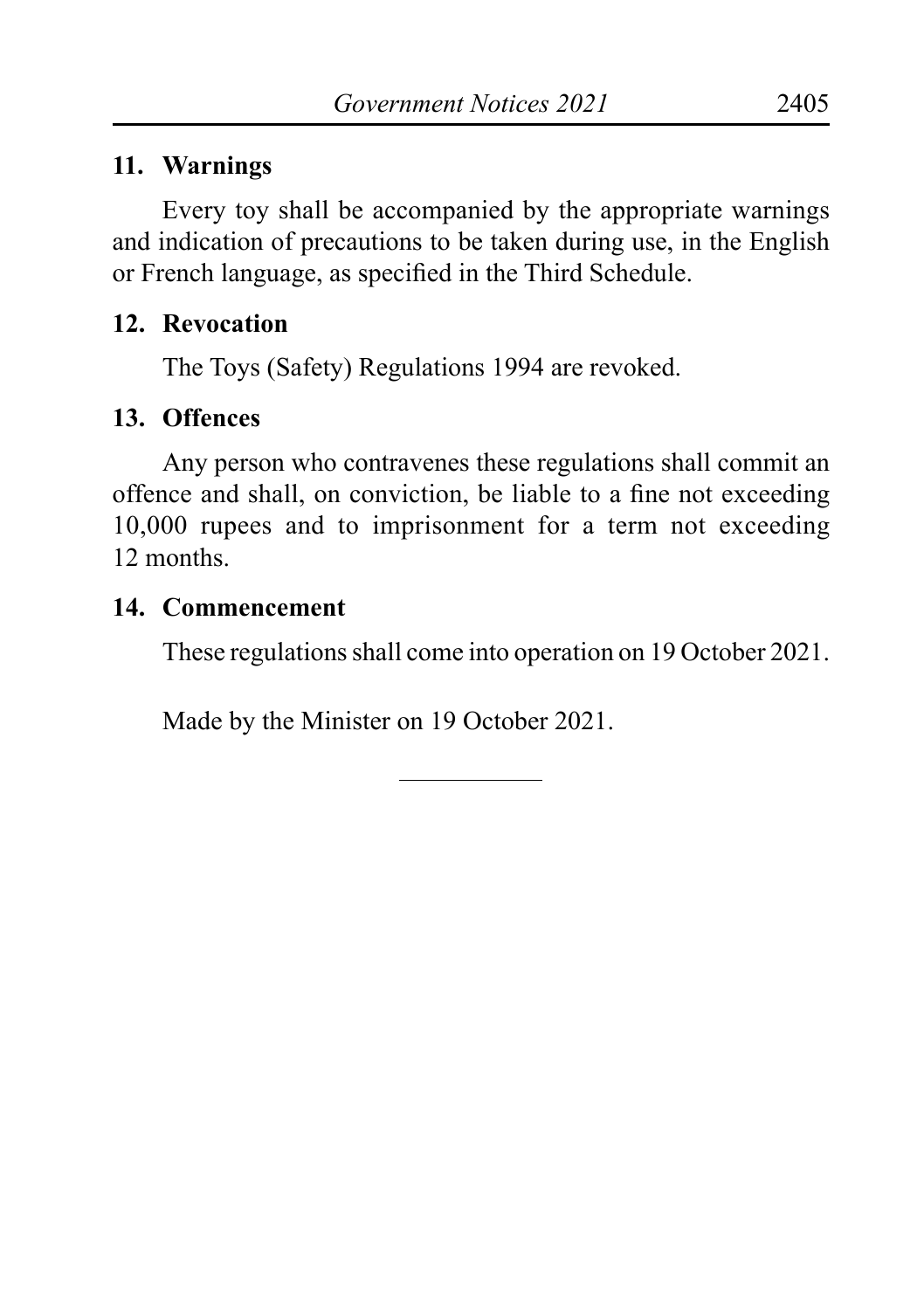# **FIRST SCHEDULE** [Regulation 2]

# **PRODUCTS NOT CLASSIFIED AS TOYS**

- **1.** Automatic playing machines, whether coin operated or not, intended for public use
- **2.** Toy vehicles equipped with combustion engines
- **3.** Toy steam engines
- **4.** Toy slings and toy catapults, supplied without projectiles
- **5.** Flying toys incorporating rotor blade(s) which are capable of spinning approximately horizontally, each blade being greater than 175 millimetres in length, measured from the centre of rotation to the blade tip, and with an overall mass of the flying toy greater than 50 grammes
- **6.** Decorative objects for festivities and celebrations
- **7.** Products for collectors, provided that the product or its packaging bears a visible and legible indication that it is intended for collectors of 14 years of age and above, examples of this category are –
	- (a) detailed and faithful scale models;
	- (b) kits for the assembly of detailed scale models;
	- (c) folk dolls and decorative dolls and other similar articles;
	- (d) historical replicas of toys;
	- (e) reproductions of real fire arms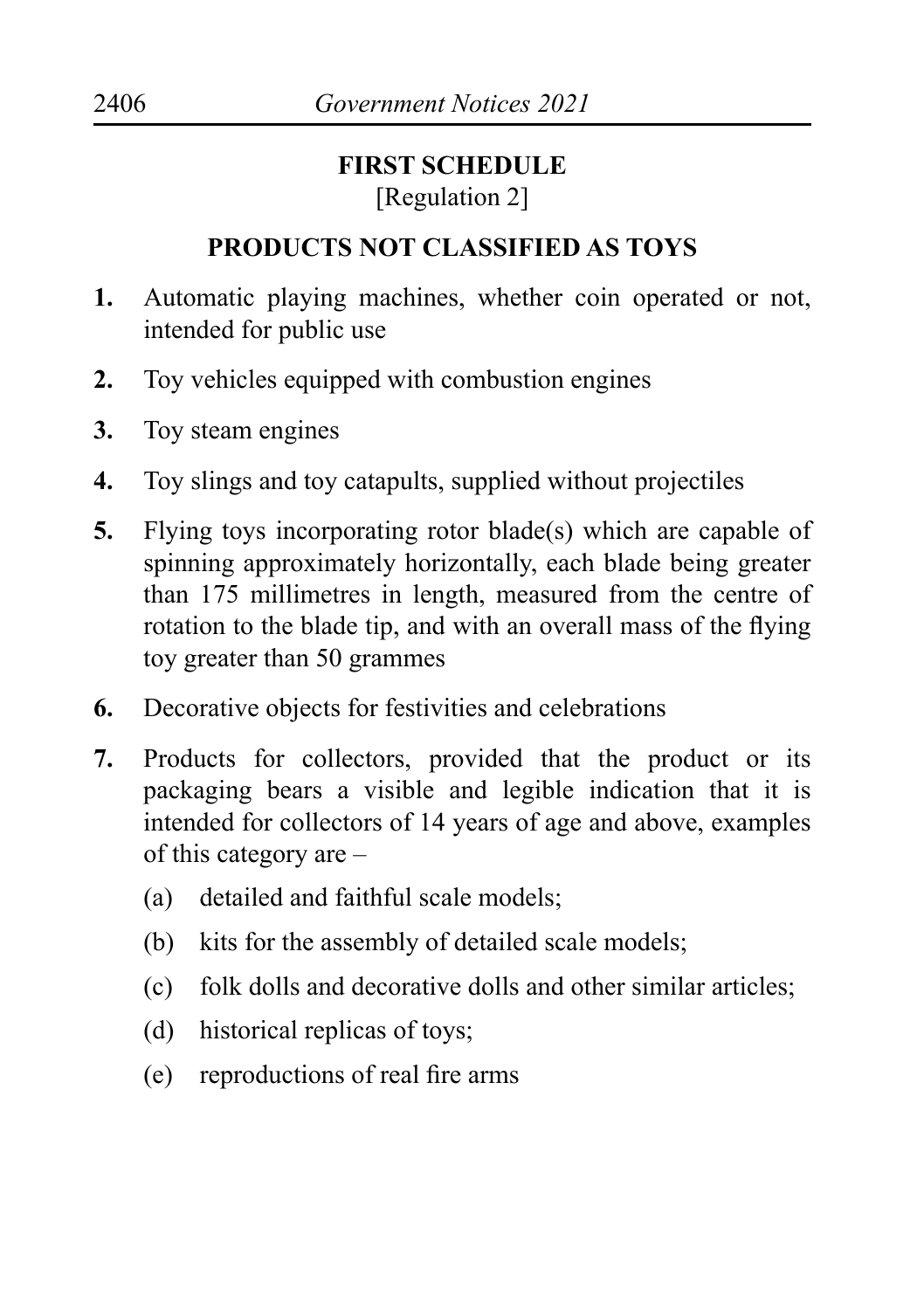- **8.** Sports equipment including roller skates, inline skates, and skateboards intended for children with a body mass of more than 20 kilogrammes
- **9.** Bicycles with a maximum saddle height of more than 435 millimetres, measured as the vertical distance from the ground to the top of the seat surface, with the seat in a horizontal position and with the seat pillar set to the minimum insertion mark
- **10.** Scooters and other means of transport designed for sport or which are intended to be used for travel on public roads or public pathways
- **11.** Electrically driven vehicles which are intended to be used for travel on public roads, public pathways, or the pavement thereof
- **12.** Aquatic equipment intended to be used in deep water, and swimming learning devices for children, such as swim seats and swimming aids
- **13.** Puzzles with more than 500 pieces
- **14.** Guns and pistols using compressed gas, with the exception of water guns and water pistols
- **15.** Bows for archery over 120 centimetres long
- **16.** Fireworks, including percussion caps which are not specifically designed for toys
- **17.** Products and games using sharp-pointed missiles, such as sets of darts with metallic points
- **18.** Functional educational products, such as electric ovens, irons or other functional products, as defined in EU Directive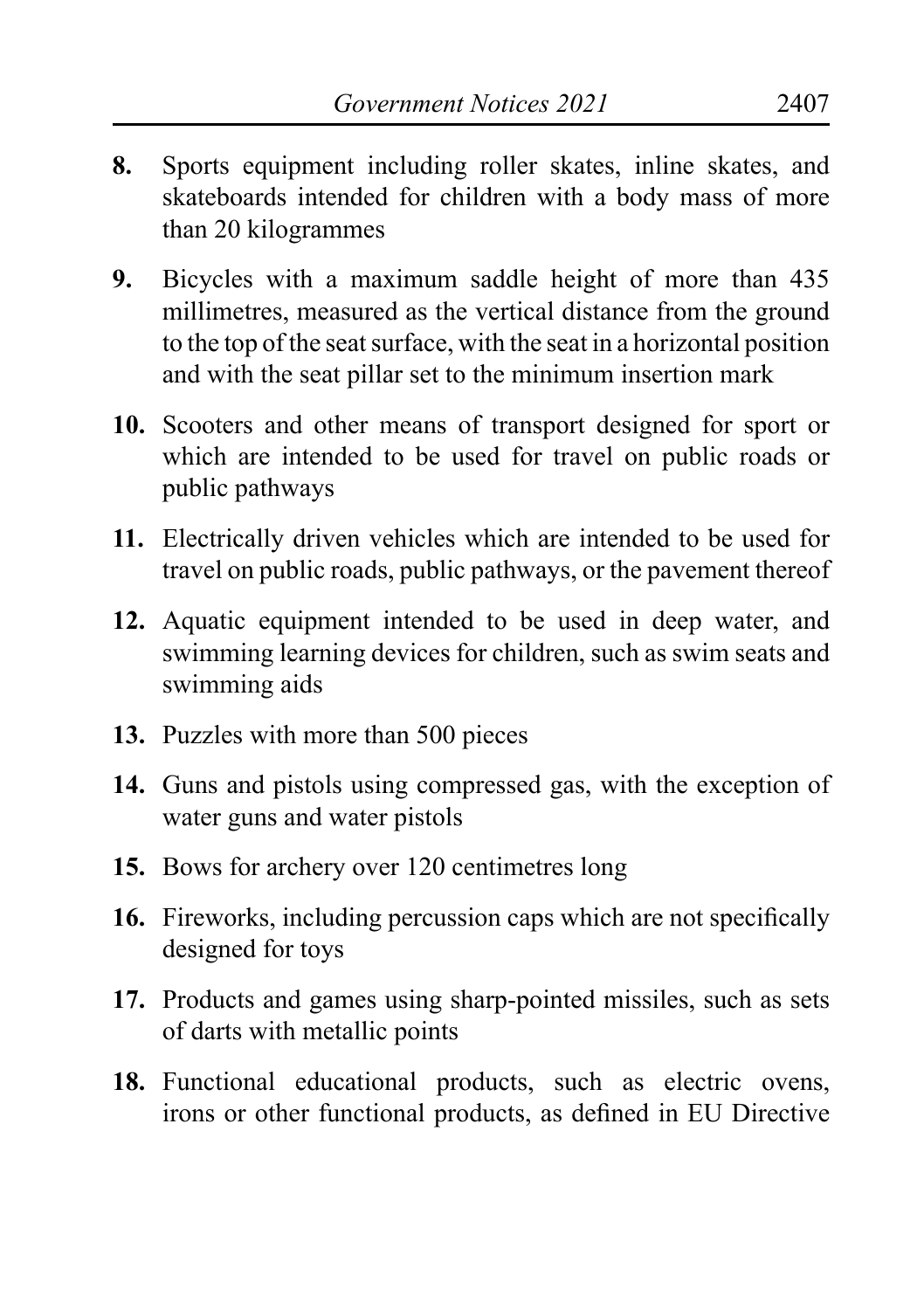2009/48/EC, operated at a nominal voltage exceeding 24 volts which are sold exclusively for teaching purposes under adult supervision

- **19.** Products intended for use for educational purposes in schools and other pedagogical contexts under the surveillance of an adult instructor, such as science equipment
- **20.** Electronic equipment, such as personal computers and game consoles, used to accessinteractive software and their associated peripherals, unless the electronic equipment or the associated peripherals are specifically designed for and targeted at children and have a play value on their own, such as specially designed personal computers, key boards, joy sticks or steering wheels
- **21.** Interactive software, intended for leisure and entertainment, such as computer games, and their storage media, such as CDs
- **22.** Babies'soothers
- **23.** Child-appealing luminaires
- **24.** Electrical transformers for toys
- **25.** Fashion accessories for children which are not for use in play

**\_\_\_\_\_\_\_\_\_**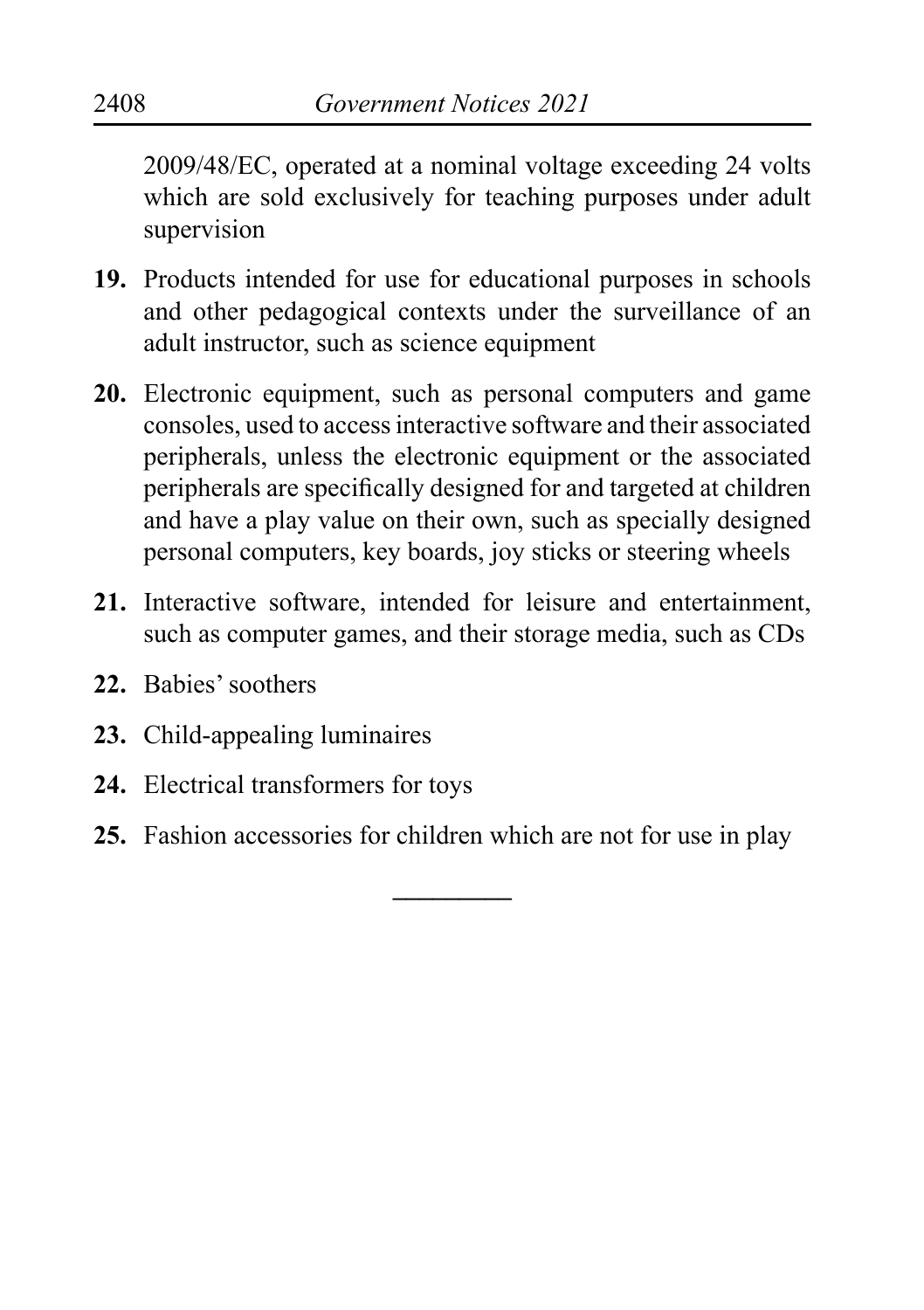# **SECOND SCHEDULE** [Regulation 3(5)(b)]

#### **UNDERTAKING FOR IMPORT OF TOYS FOR PERSONAL USE**

| <b>SN</b>        |     | <b>Description of goods</b><br>imported for personal use                                                                     | Ref. no. | H.S. Code |  |
|------------------|-----|------------------------------------------------------------------------------------------------------------------------------|----------|-----------|--|
| 1.               |     |                                                                                                                              |          |           |  |
| 2.               |     |                                                                                                                              |          |           |  |
| 3.               |     |                                                                                                                              |          |           |  |
| $\overline{4}$ . |     |                                                                                                                              |          |           |  |
| 5.               |     |                                                                                                                              |          |           |  |
|                  | I.  |                                                                                                                              |          |           |  |
|                  |     | hereby undertake that -                                                                                                      |          |           |  |
|                  | (a) | the goods imported by me, as described above, is strictly<br>for personal use;                                               |          |           |  |
|                  | (b) | I shall not put any of them for sale on the market;                                                                          |          |           |  |
|                  | (c) | I take full responsibility for the goods and its/their use;                                                                  |          |           |  |
|                  | (d) | no liability shall incur to any authority or individual, aside<br>from me, in the event that the usage of the above products |          |           |  |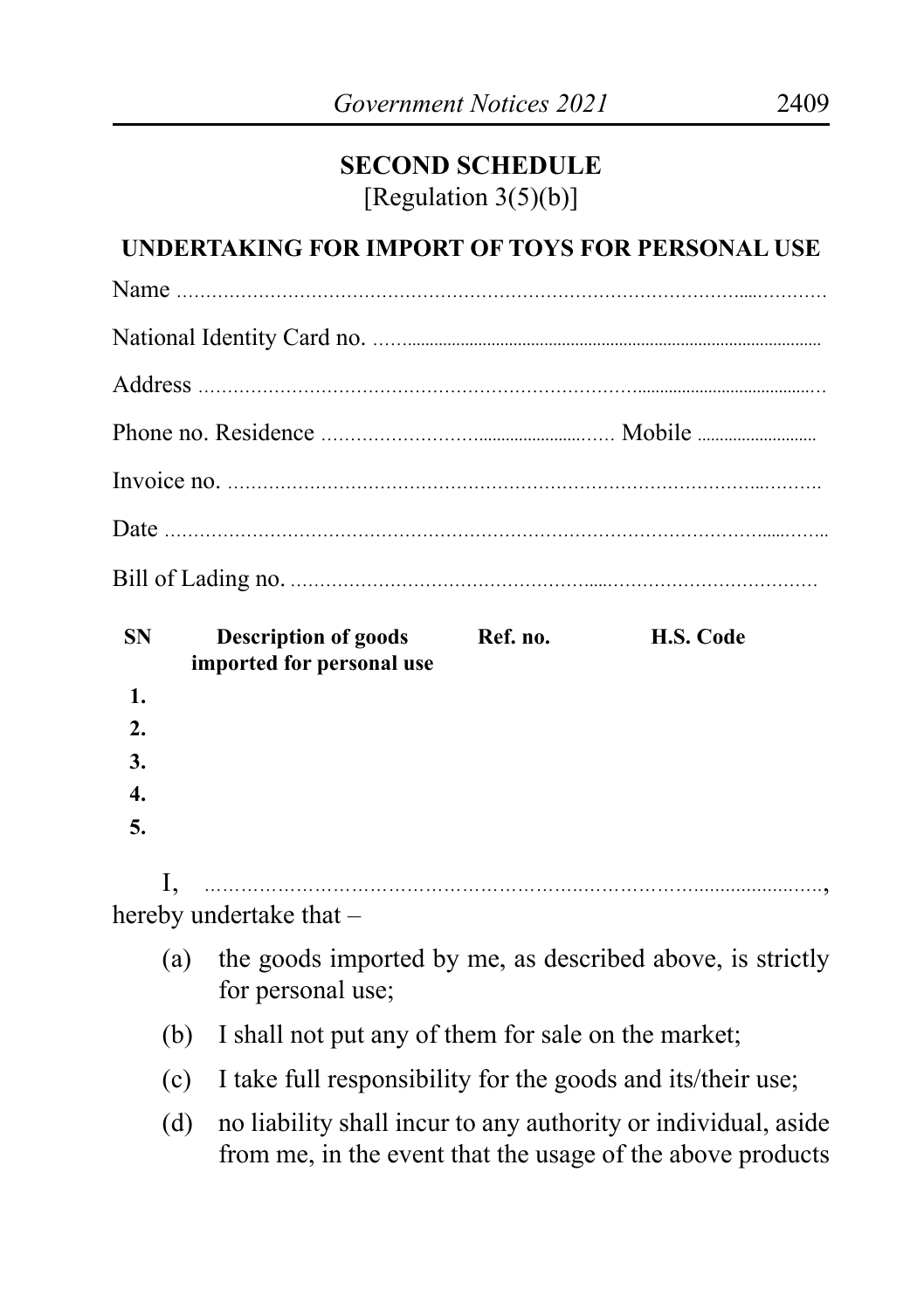cause any form of damage to individuals or property. In the event, that any form of damage occurs, I shall be the sole person responsible for any civil claim or criminal prosecution; and

(e) all the above information is true and accurate to the best of my knowledge.

| Signature of importer | l )ate |
|-----------------------|--------|

––––––––––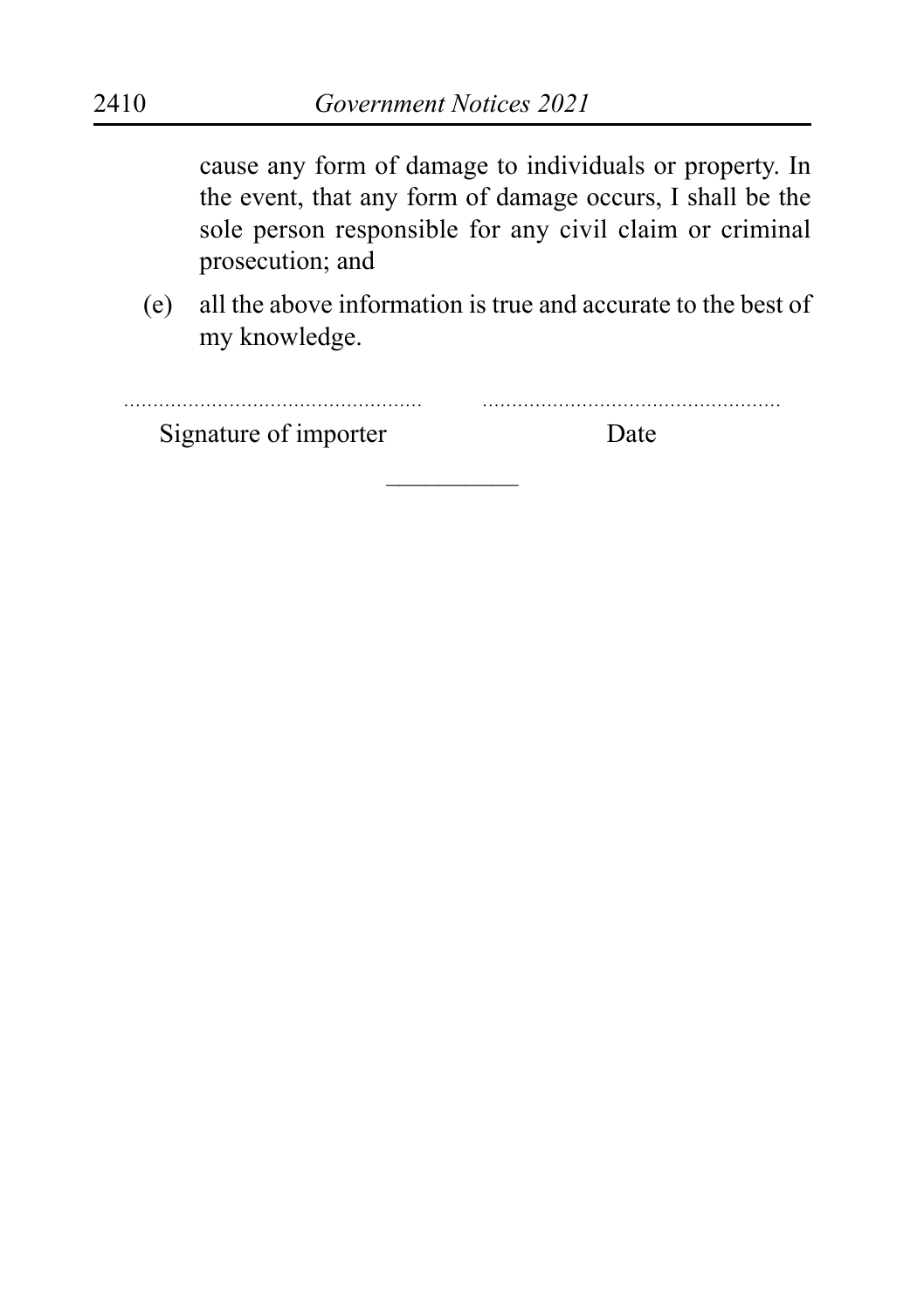# **THIRD SCHEDULE** [Regulation 11]

# **PART I – WARNINGS AND INDICATIONS OF PRECAUTIONS TO BE TAKEN WHEN USING TOYS**

Toys shall be accompanied by appropriate clearly legible warnings in order to reduce inherent risks to ensure the toys are safe.

## **PART II – TOYS NOT INTENDED FOR CHILDREN UNDER 3 YEARS OF AGE**

**1.** (1) Toys which might be dangerous for children under 3 years of age shall bear the warning "Not suitable for children under 3 years of ages'' together with a brief indication, which may also appear in the instructions for use, of the specific risks calling for this restriction.

(2) Paragraph  $(1)$  shall not apply to toys which, on account of their function, dimensions, characteristics, properties or other cogent grounds, are manifestly unsuitable for children under 3 years of age.

**2.** Slides, suspended swings and rings, trapezes, ropes and similar toys attached to a crossbeam shall be accompanied by instructions –

- (a) to carry out checks and maintenance of the main parts such as suspensions, fixings, anchorage, etc. at intervals, and shall point out that, if these checks are not carried out, the toy may cause a fall or overturn.
- (b) for the correct assembly of the toy, indicating those parts which can present danger if it is incorrectly assembled.

### **PART III – FUNCTIONAL TOYS**

In this part  $-$ 

(a) "functional toys" means toys which are used in the same way as, and are often models of, appliances for installations intended for adults.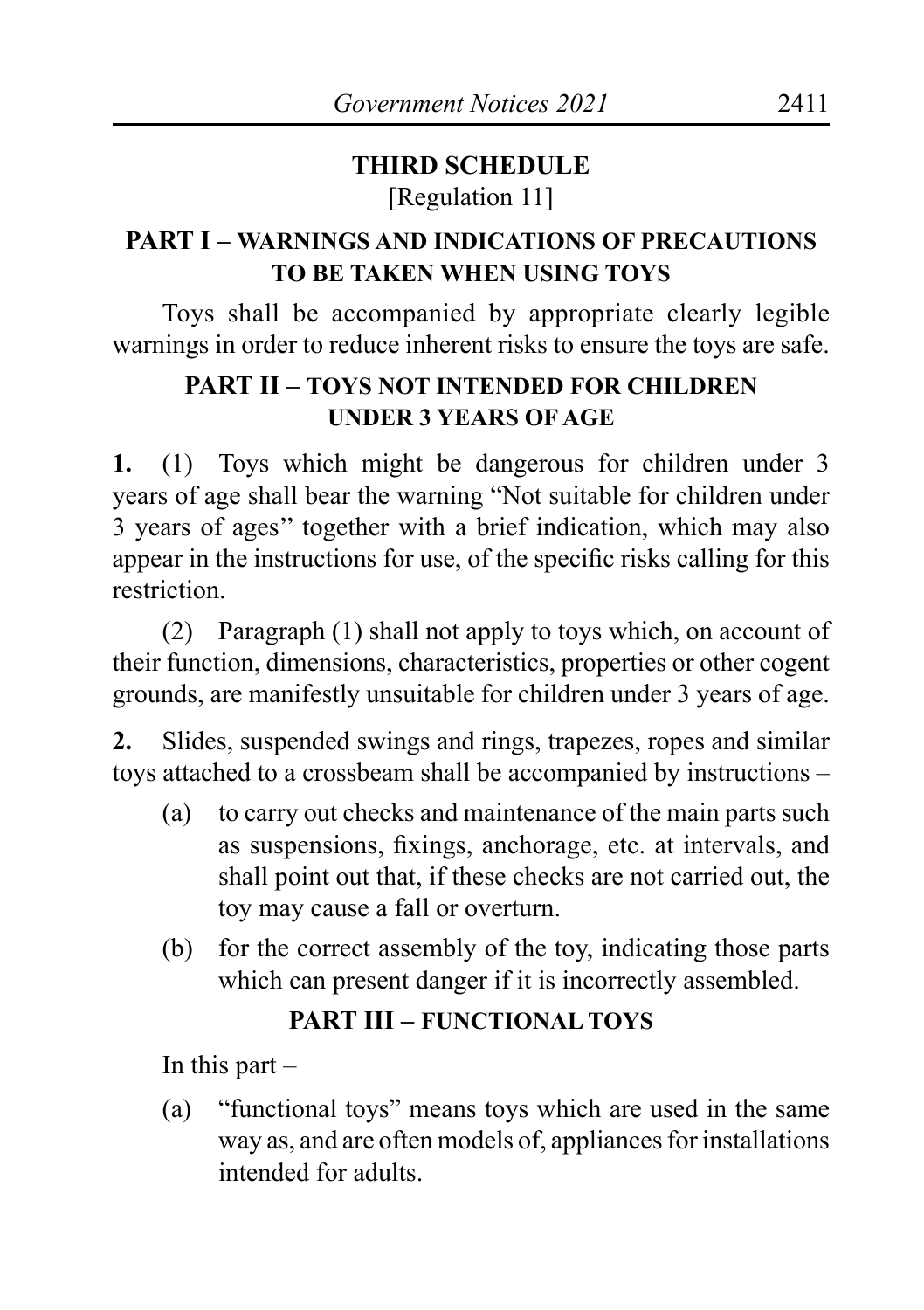- (b) functional toys or their packages shall bear the words "warning – to be used under the direct supervision of an adult".
- (c) functional toys shall be accompanied by directions
	- (i) giving working instructions as well as the precautions to be taken by the user, with the warning that failure to take these precautions would expose the user to the hazards – to be specified – normally associated with the appliance or product of which the toy is a scale model or an imitation;
	- (ii) that the toy shall be kept out of reach of very young children.

#### **PART IV – MISCELLANEOUS**

**1.** (1) "Chemical toys" means chemistry sets, plastic embedding sets, miniature workshops for ceramics, enamelling or photography and similar toys.

(2) Toys containing inherently dangerous substances or preparations shall bear indications –

- (a) of the dangerous nature of these substances or preparations;
- (b) of the precautions to be taken by the user in order to avoid hazards associated with them which shall be specified concisely according to the type of toy;
- (c) of the first aid to be given in the event of serious accidents resulting from the use of the toy; and
- (d) that the toy shall be kept out of reach of very young children.